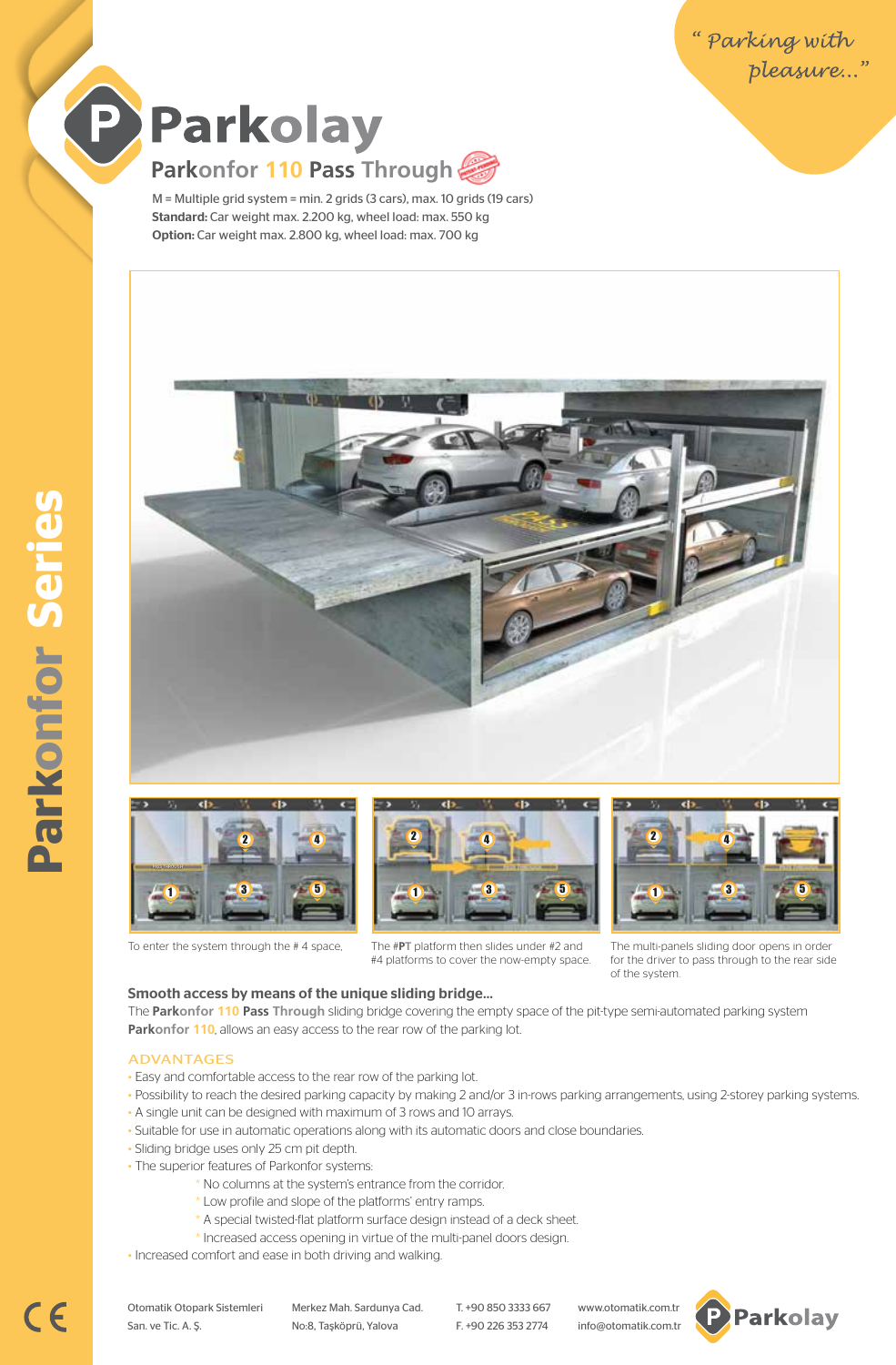

2

1 <mark>2</mark> Free space. The contract of the contract of the contract of the contract of the contract of the contract of the contract of the contract of the contract of the contract of the contract of the contract of the contract

<sup>3</sup> Lintel; clear height, min 210 cm or according to regulations.

 $\frac{4}{3}$  (X) for door, 35 cm.



- 300 cm plain, max slope +3%/ -5%. 5
- Yellow/ black marking 10 cm wide on the edge to parking area according to ISO 3864 (by customer). 6
- No haunches, voutes on the joints between ground and walls. Drainage channel 10/ 2 cm, pump sump 50/ 50/ 20 cm. Slope 1-2% to drainage channel and pump sump. No water in area allowed. 7 9
- Grounding: Potential equalization from system to foundation grounding according to DIN EN 60204. Foundation earth connector every 10 m (by customer). 8
- There must be no slope at both ends of pits. 10

Points 1 et seq. are the responsibility of customer and must be noted. Unless otherwise stated they are executed, supplied and/ or connected by customer.



Example shows 3 grids, 5 spaces. 1 empty space on entrance level is necessary for movement.  $4$  grids = 7 spaces, 5 grids = 9 spaces, etc. Each grid is enter/exit.

# Variant For Car Height

| <b>Ceiling</b><br><b>Height</b><br>(Hc) | Car Height (cm)      |                   |     |                          |                                    |                              |                          |  |  |  |
|-----------------------------------------|----------------------|-------------------|-----|--------------------------|------------------------------------|------------------------------|--------------------------|--|--|--|
|                                         |                      | Pit Depth Hp (cm) |     |                          |                                    |                              |                          |  |  |  |
|                                         | CH <sub>F</sub>      | 200               | 215 | 220                      | 230                                | 250                          | 255                      |  |  |  |
|                                         |                      | CH <sub>I</sub>   |     |                          |                                    |                              |                          |  |  |  |
| <b>Minimum</b><br>260                   | 245                  | 150               | ۰   | $\overline{\phantom{0}}$ | $\overline{\phantom{a}}$           | $\overline{\phantom{a}}$     | $\overline{\phantom{a}}$ |  |  |  |
|                                         |                      | 150               | 165 | $\overline{\phantom{0}}$ |                                    | $\qquad \qquad \blacksquare$ |                          |  |  |  |
|                                         |                      | 150               | 165 | 170                      | $\overline{\phantom{0}}$           | $\overline{\phantom{0}}$     | $\overline{\phantom{a}}$ |  |  |  |
|                                         |                      | 150               | 165 | 170                      | 180                                | $\overline{a}$               | $\overline{a}$           |  |  |  |
|                                         |                      | 150               | 165 | 170                      | 180                                | 200                          | $\blacksquare$           |  |  |  |
|                                         |                      | 150               | 165 | 170                      | 180                                | 200                          | 205                      |  |  |  |
|                                         | $\sim$ $\sim$ $\sim$ |                   |     | $\sim$                   | $\sim$ $\sim$ $\sim$ $\sim$ $\sim$ | .                            | .                        |  |  |  |

If the ceiling height is lower than the requirement, a different door type will be proposed by the supplier. Clear Height ( cm )

 $H2=CH + 5$  $H1=CH<sub>1</sub>+5$ 

### Car Profile Dimension >>>



The "car height" including roof rails, antenna and others must not exceed the mentioned max car height dimension.

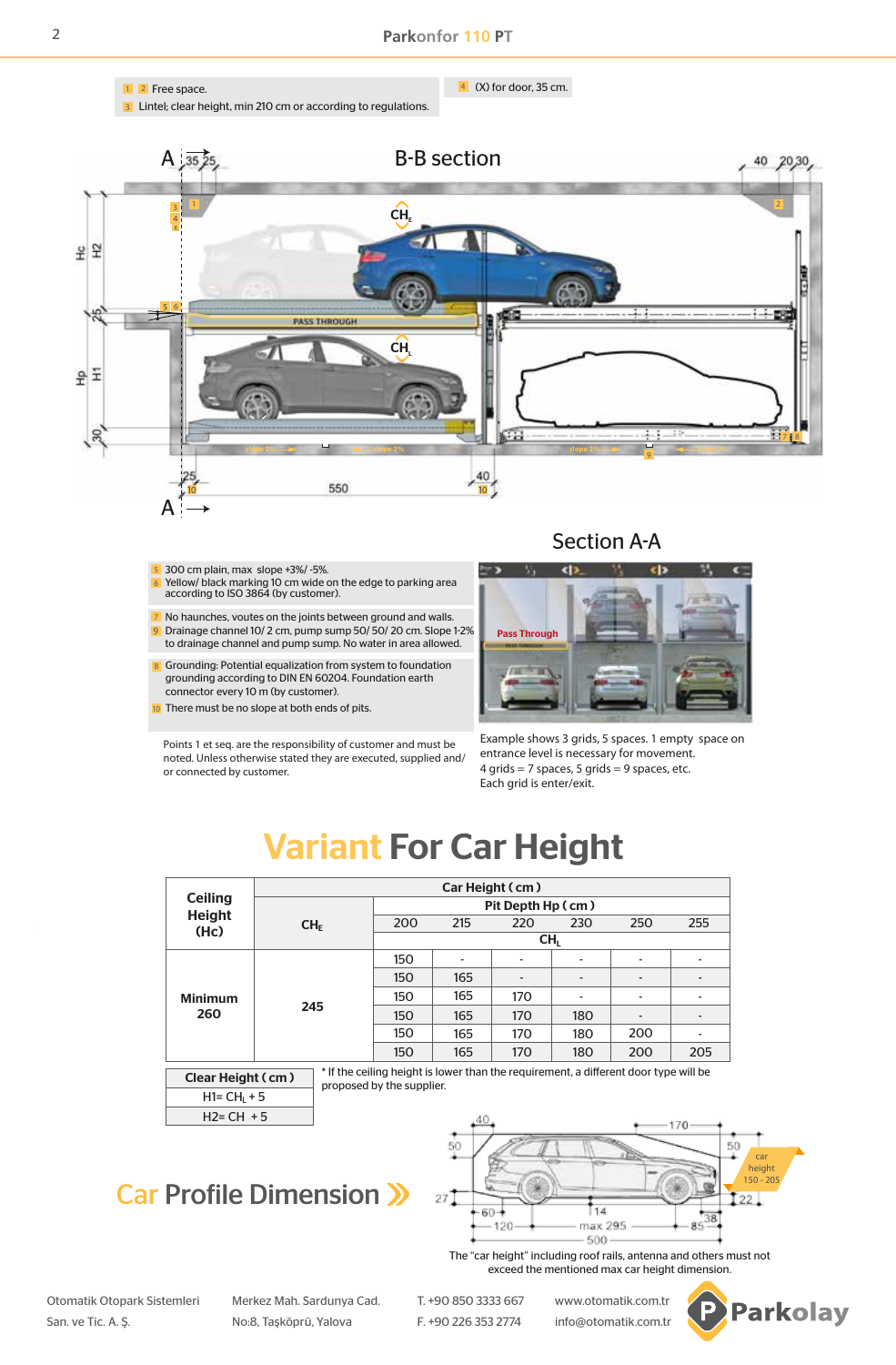### Electrical Supply >>

6.3 Control cable goes to locks . 6.2. Control cable goes to user interface panel. 6.1. Upper limit switch and platform valve control cable. 5.1. Control cable line goes 63 to other side platform  $62$ system 4.2. 4.0 kW, 400V, 6.1 50Hz hydrolic power unit for each system. 4.1. Touch panel for each sytem (prefably  $4.2.$  3.1. located in driver side so 4.1. that being reachable, outside of system range motion). Its cable is organized as cable entrance under panel. Remote control available as an optional

#### Customer

1.1. Electric power distribution panel. 1.2. 3 x 16 A slow character MCB-( Miniature Circuit Braker) for each control panel and hydrolic power unit set. 2.1. Equipotential earthing connection according to DIN TS EN 60204. 2.2. 5 x 4 mm2 supply cable (4.0 kW, 400V, 50Hz) goes from customer power distrubition panel to system control panel set for each control panel and hydrolic power unit.

 3.1. Motor, limit switch supply and earthing line for traveller platform.



Switch cabinet: The switch cabinet must be placed outside the movement range of the system. The position should be adjacent to the system and provide overview to it. The size of switch cabinet is about 80 x 120 x 25 cm and there must be 100 cm free space in front of the cabinet for door opening and service operator.

### Structural Forces >>



#### FOUNDATION >>

Systems are fixed by heavy duty anchor bolts with a drilling depth of approx. 14 cm.

Floor plate made of reinforced concrete, min thickness 18cm, quality minimum C20/ 25. Chemical anchors are option for water-proof concrete.

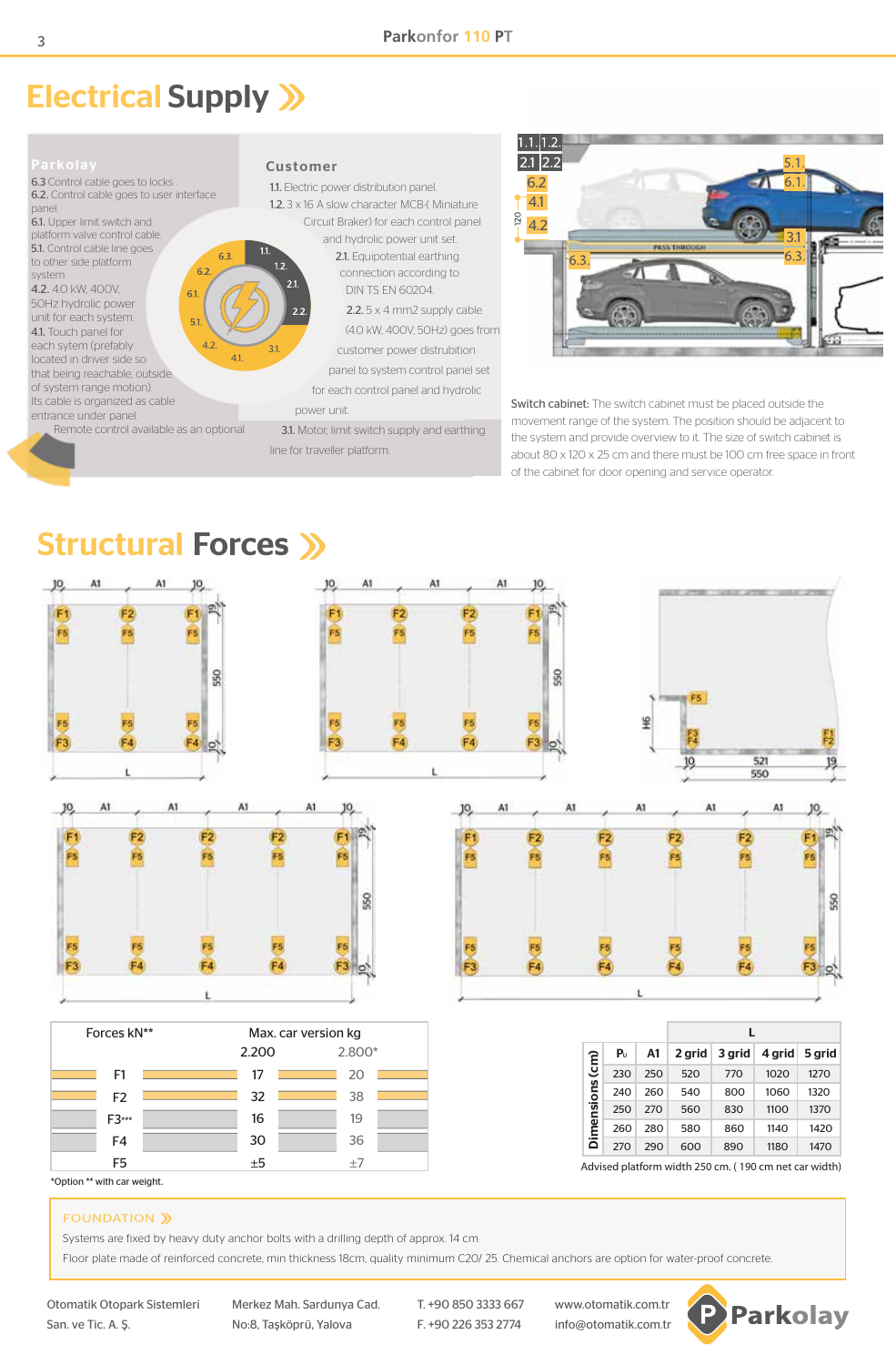### System Width >>>

Between walls

#### Picture shows 3 Grids 3 Grids = 5 spaces, min. is 2 Grids

| $\blacktriangledown$                          | W <sub>1</sub>       | W <sub>2</sub>              | W <sub>1</sub>              | Total Width With x Grids                                                                                                                                                                                                        |   |   |    |   |  |   |   |                                                                                         |
|-----------------------------------------------|----------------------|-----------------------------|-----------------------------|---------------------------------------------------------------------------------------------------------------------------------------------------------------------------------------------------------------------------------|---|---|----|---|--|---|---|-----------------------------------------------------------------------------------------|
| <b>CI FAR</b><br><b>SPACE</b><br><b>WIDTH</b> | OUTER<br><b>GRID</b> | <b>INNFR</b><br><b>GRID</b> | <b>OUTER</b><br><b>GRID</b> |                                                                                                                                                                                                                                 | 3 | 4 | 5. | 6 |  | 8 | 9 | 10                                                                                      |
| 230                                           |                      |                             |                             | $260 \rightarrow 250 \rightarrow -260 \rightarrow$ 520 770 1020 1270 1520 1770 2020 2270 2520 1                                                                                                                                 |   |   |    |   |  |   |   |                                                                                         |
| 240                                           |                      |                             |                             | 270 $\rightarrow$ -260 $\rightarrow$ -270 $\rightarrow$ = 540 = 800 = 1060 = 1320 = 1580 = 1840 = 2100 = 2360 = 2620 =                                                                                                          |   |   |    |   |  |   |   |                                                                                         |
| 250                                           |                      |                             |                             | 280 $\rightarrow$ 270 $\rightarrow$ -280 $\rightarrow$ 560 $\rightarrow$ 830 $\rightarrow$ 1100 $\rightarrow$ 1370 $\rightarrow$ 1640 $\rightarrow$ 1910 $\rightarrow$ 2180 $\rightarrow$ 2450 $\rightarrow$ 2720 $\rightarrow$ |   |   |    |   |  |   |   |                                                                                         |
| 260                                           |                      |                             | $290 - 280 - -290$          |                                                                                                                                                                                                                                 |   |   |    |   |  |   |   | <u> 580     860     1140     1420     1700     1980     2260     2540     2820     </u> |
| <b>270</b>                                    |                      |                             | $300 - 290 - 300 -$         | $\Box$ 600 $\Box$ 890 $\Box$ 1180 $\Box$ 1470 $\Box$ 1760 $\Box$ 2050 $\Box$ 2340 $\Box$ 2630 $\Box$ 2920 $\Box$                                                                                                                |   |   |    |   |  |   |   |                                                                                         |

Driving lane according to regulation.

#### 750 780  $-810:$ =840<mark>=</mark>  $-870$  $=730$ 760 790 820 850  $-230 -$ 240  $= 250$  $-260$  $\frac{2}{270}$  $-250 -$ 260  $-270 =$ 280  $-290 =$ **CLEAR**  SPACE **WIDTH**  230  $240$  $250$  260  $\sqrt{270}$ Pillars in front of parking area Picture shows +2 Grids Picture shows + 4 Grids Picture shows + 6 Grids 2 Grids = 3 spaces 4 Grids = 7 spaces 6 Grids = 11 spaces  $W2$   $W2$   $W2$   $W2$ 500  $= 520$  $= 540$ 560 580 480 500  $= 520$ 540 560 min. 20 **and 1.1 min. 20 min. 20 and 1.20 min. 20 min. 20 and 1.20 min. 20 min. 20** min. 20 **OUTER GRID** INNER  $min.20$ OUTER GRID **OUTER GRID** INNER **GRID** INNER  $\overline{\text{lin. 20}}$ INNER **GRID** INNER GRID INNER GRID INNER  $min.20$ INNER **GRID** INNER **GRID** W1 W2 W1 W2 W2 W2 W1 W2 W2 W2 W2 W2

Driving lane according to regulation

# **Arrangements increase Efficiency >>**

### WHEN THE PLOT IS SMALL - THERE ARE SOLUTIONS TO INCREASE EFFICIENCY: TRIPLE DEEP.

With the triple row arrangement, there are 3 x 3 grids and 5 spaces per line, in total 15 spaces. Mirrored on the driving lane that will be 30 spaces, instead of 6 conventional spaces.

This solution needs additional gates, at least before the second row, to be sure no persons are inside the system.



Otomatik Otopark Sistemleri Merkez Mah. Sardunya Cad. T. +90 850 3333 667 www.otomatik.com.tr

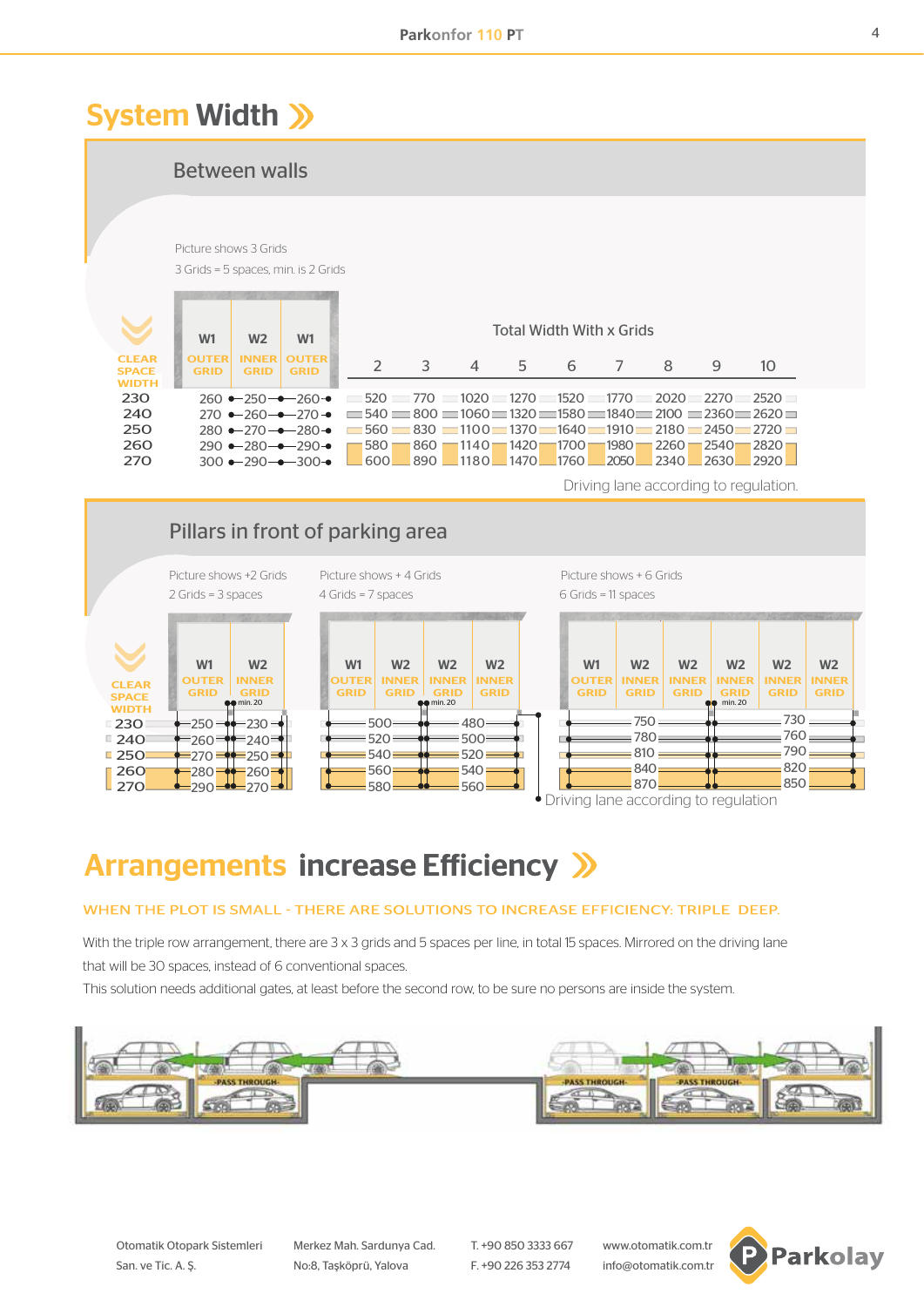### For comfortable walking

### "A savior" flat platform surface design.

Users deserve more comfort. Our platform design offers comfort beyond your expectations. The flat platforms provide much comfort while walking and driving on. Whoever uses it like it:Elderly or young, male or female.

High heels are no longer an issue





### STRONG BUT SMOOTH LOW BUT ROBUST »

The profiles on both sides of the platform are strong due to them being constituted of one single long piece, in addition to their soft slope from low to high. This latter eliminated the risk of collision that may damage the vehicle and the wheels and provides easy and safe maneuvering. The teardrop pattern used at the entry ramp facilitates holding the vehicles' wheels and prevents slipping. Due to their low height, the profiles on both sides are both robust and eliminate the risk of collision while opening the doors. Moreover, adjustable wheel stoppers are used to assist the driver in positioning the vehicle on the platform.



# **WE OFFER NHAT YOU NEED >>**



#### **CAR CAPACITY AND DIMENSIONS »**

Sliding roofs, bigger wheels, hifi systems, seat motors, and other individual options oftenly increase the weight of upper-middle class cars to more than 2000kg. Parallelly, Parkolay offers a standard 2.200 kg load capacity for each platform. Optionally the 2800kg load can be provided for heavier cars. In addition, Parkolay recommends an ideal platform width of 250cm and min, height of 160cm according to the increased dimensions of the new generation cars.



#### **MORE COMFORT FOR PARK IN PROCESS »**

The design offers recessed system columns to take profit from an increased driving lane. The driving lane and platform entry width are the deciding factors for the parking comfort. A plus of 50 cm driving lane can be equated with 10 cm parking space width. Practically the special design can increase the driving lane up to 100 cm. This can be valued like 20 cm parking place width on the left and right side of the driving lane.

Undoubtely, this valuable effect will increase the profit in the driving curve radius and thus will make the drive in process onto the parking space more convenient and comfortable.

#### **CONTROL SOUND EMISSIONS »**

Due to mechanical deficiencies, parking systems can cause high noise, which can negatively affect the health and concentration of the users. Parkolay takes many precautions in terms of noise abatement and restriction in the mechanical design and application of its products The compliance to the sound insulation characteristics is therefore an important matter to consider. and applying them to the project requires a deep know-how in terms of R&D, planning and execution, since it leads to modifications in the overall design and dimensions.



#### **CLEANING AND VALUE PRESERVATION »**

A car parking system represents a major financial investment. Cleaning and care services preserve the system's appearance, value, function and availability which lengthens its life time. In most cases, the main reason for the poor and rusty look is the platforms' structure that is difficult to clean and thus the necessary processes are often neglected. Parkolay has developed a practical platform design that facilitates the deep professional cleaning and maintenance of the systems.

San. ve Tic. A. Ş. No:8, Taşköprü, Yalova F. +90 226 353 2774 info@otomatik.com.tr

Otomatik Otopark Sistemleri Merkez Mah. Sardunya Cad. T. +90 850 3333 667 www.otomatik.com.tr

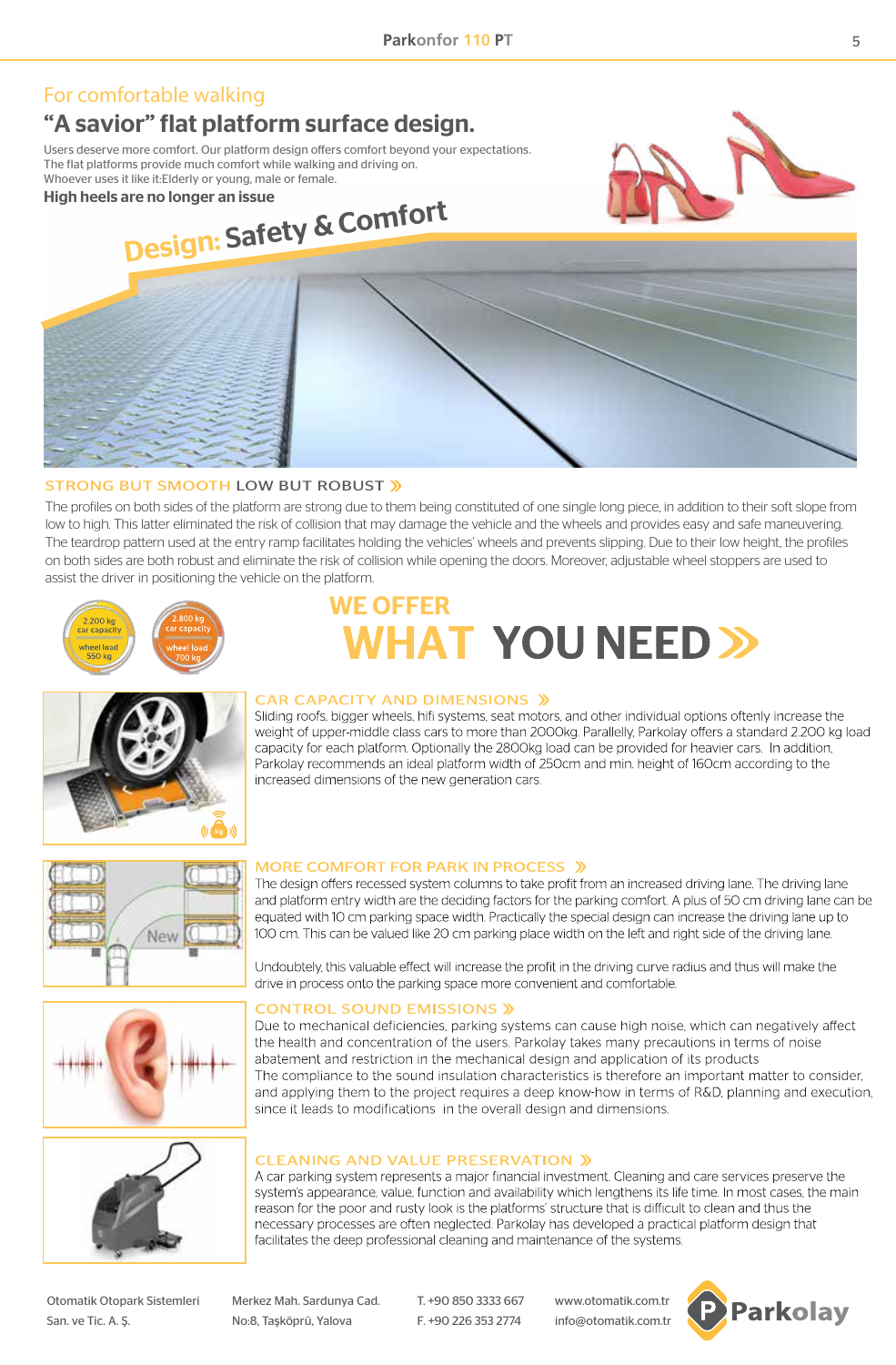# Pass Through increases your parking capacity >>>

### SMOOTH ACCESS BY MEANS OF THE UNIQUE SLIDING BRIDGE…

The **Parkonfor 110 Pass Through** sliding bridge covering the empty space of the pit-type semi-automated parking system **Parkonfor 110**, allows an easy access to the rear row of the parking lot.

#### ADVANTAGES

- Easy and comfortable access to the rear row of the parking lot.
- Possibility to reach the desired parking capacity by making 2 and/or 3 in-rows parking arrangements, using 2-storey parking systems.
- A single unit can be designed with maximum of 3 rows and 10 arrays.
- Suitable for use in automatic operations along with its automatic doors and close boundaries.
- Sliding bridge uses only 25 cm pit depth.





# Parking Comfort Advantage

#### NO COLUMNS BETWEEN THE PARKING GRIDS

The most valuable feature of this system is the non-existence of columns in-between the parking spaces. The system's columns thereforelimit the units only at both ends of the system. The front span of the system can be a maximum of 3 grids, for which there will only be two columns at both ends of the system insteadof 4 columns.

User oriented philosophy - Parking with pleasure- Undoubtely, this valuable effect will increase the profit in the driving curve radius and thus will make the drive in process onto the parking space more convenient and comfortable.

#### MORE COMFORT FOR PARK-IN PROCESS

Having the columns only at the ends of the systems allows for an increased driving lane, which is a prior deciding factor for the parking comfort.

This concept can be considered when the parking area is located on the open public area or when the building pillars are designed according to the conventional parking.

#### ADVANTAGES OF THE INNOVATIONS

- More drive in comfort.
- Better curve radius.
- Faster drive in process.
- More safety by less collision risks (missing the front columns).
- More drive in width.
- Optical and practical increased driving lane.

### Critical Comment: LIMITED USER COMFORT WHEN COLUMNS IN FRONT.

Drivers still suffer today about the parking spaces had been built decades ago. Whether they are single garages, quarter garages, underground garages or parking lots: The problem is always having too narrow drive in space, either limited by the structure or the pillars. And this problem is now more serious with the today's increased car width. The trend is to build wider pillar spans, without pillars, wide entrances and spaces without limitations.

A woman recently said: "Imagine a parking space with 230 cm width and limited on entrance with fixed columns. How to enter daily, when the size of my BMW 3-series with mirrors is just 209 cm. There are just 10 cm left on each side and how to drive in from the driving lane by 90 degrees?

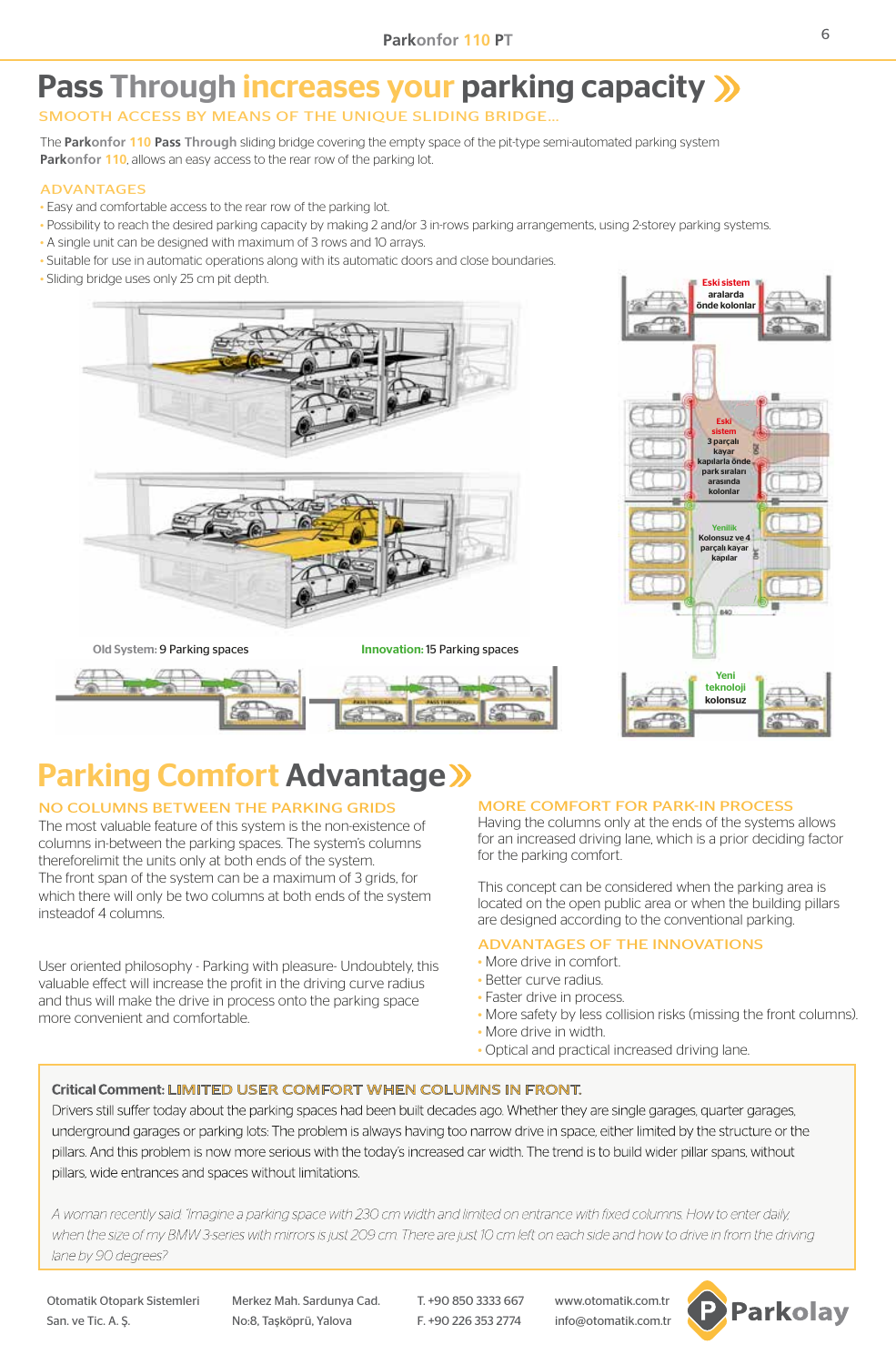### **Sliding Doors >>**

The existing pit in **Parkonfor 110** must be protected by shutterdoors for security purposes according to EN 14010 standard. Door control is integrated with all the system operation; it can only be opened when selected parking platform reaches the entry / exit position.

The revision, maintenance or system requirements that may occur according to local regulations are the responsibility of the customer and the necessary technical requirements must be reported to the supplier in advance.

#### DOOR TYPES

Manually operated Electrical drive (with optional remote control)

#### MULTI-PART SLIDING DOORS

3 grid : 4-piece sliding doors 2 grid: 3-piece sliding doors





PARKING COMFORT IS ENHANCED BY THE MULTI SLIDING DOORS AND COLUMN-FREE DESIGN, WHICH PROVIDE MORE MANOEUVRING SPACE.

### Control Panel >>>

The user-friendly software of the ergonomically designed control panel, enables to easily call your parking space from the system. The fact that the control panel is fully integrated into the system allows the movement of the selected platform to be monitored simultaneously on the screen. Besides, the touch-screen control panel, you may also prefer the bluetooh remote control or card reading options.